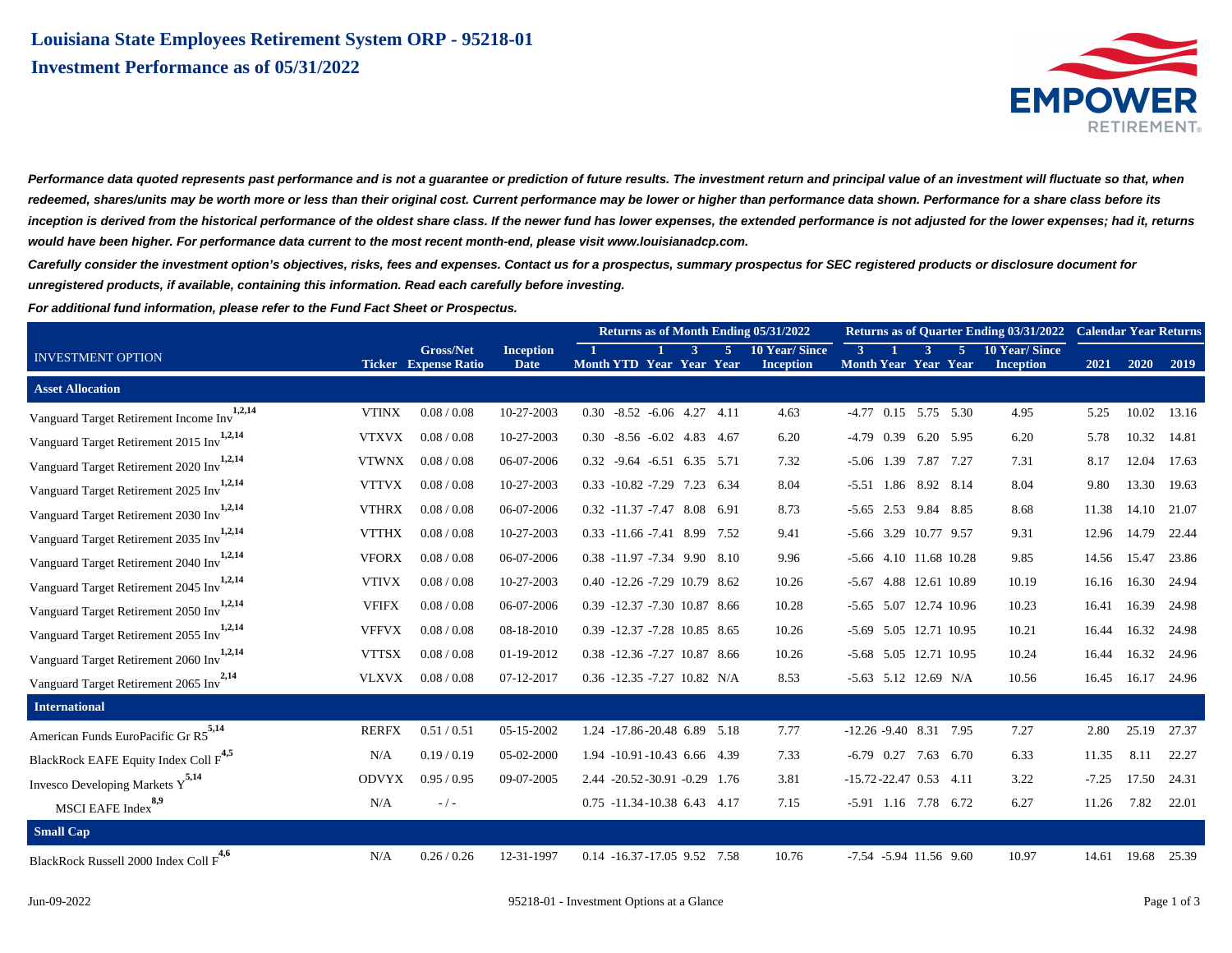## **Louisiana State Employees Retirement System ORP - 95218-01 (Continued)**

| <b>INVESTMENT OPTION</b>                               |              | <b>Gross/Net</b><br><b>Ticker</b> Expense Ratio | <b>Inception</b><br>Date | Returns as of Month Ending 05/31/2022 |                         | <b>Returns as of Quarter Ending 03/31/2022</b> | <b>Calendar Year Returns</b> |                               |                                                            |         |       |       |
|--------------------------------------------------------|--------------|-------------------------------------------------|--------------------------|---------------------------------------|-------------------------|------------------------------------------------|------------------------------|-------------------------------|------------------------------------------------------------|---------|-------|-------|
|                                                        |              |                                                 |                          | Month YTD Year Year Year              |                         | <b>10 Year/Since</b><br><b>Inception</b>       | 3 <sup>1</sup>               | <b>Month Year Year Year</b>   | <b>10 Year/Since</b><br>$\overline{5}$<br><b>Inception</b> | 2021    | 2020  | 2019  |
| 8,9,12<br>Russell 2000 Index                           | N/A          | $-$ / $-$                                       |                          | 0.15 -16.57 -16.92 9.70 7.72          |                         | 10.83                                          |                              | -7.53 -5.79 11.74 9.74        | 11.04                                                      | 14.82   | 19.96 | 25.52 |
| Mid Cap                                                |              |                                                 |                          |                                       |                         |                                                |                              |                               |                                                            |         |       |       |
| BlackRock Mid Cap Equity Index - Coll F <sup>4,6</sup> | N/A          | 0.26 / 0.26                                     | 06-16-1997               | 0.74 -10.86 -6.82 13.04 9.34          |                         | 12.03                                          |                              | -4.95 4.25 13.90 10.88        | 11.99                                                      | 24.39   | 13.53 | 25.94 |
| S & P MidCap 400 Index $8,9,11$                        | N/A          | $-/-$                                           |                          | 0.75 -10.98 -6.52 13.28 9.56          |                         | 12.24                                          |                              | -4.88 4.59 14.14 11.10        | 12.20                                                      | 24.76   | 13.66 | 26.20 |
| <b>Large Cap</b>                                       |              |                                                 |                          |                                       |                         |                                                |                              |                               |                                                            |         |       |       |
| BlackRock Equity Index - Collective F <sup>*</sup>     | N/A          | 0.19/0.19                                       | 03-05-1997               | 0.17 -12.66 -0.47 16.25 13.21         |                         | 14.23                                          |                              | -4.64 15.44 18.73 15.81       | 14.47                                                      | 28.49   | 18.23 | 31.29 |
| T. Rowe Price Equity Income Fund <sup>14</sup>         | <b>PRFDX</b> | 0.63 / 0.63                                     | 10-31-1985               | 2.99 0.01 3.58 14.06 10.38            |                         | 11.53                                          |                              | 2.58 13.70 14.21 11.02        | 11.05                                                      | 25.68   | 1.32  | 26.58 |
| T. Rowe Price Instl Large Cap Core Gr <sup>14</sup>    | <b>TPLGX</b> | 0.57 / 0.57                                     | 09-30-2003               | $-3.47 - 28.14 - 20.35$ 9.28 11.80    |                         | 14.51                                          |                              | $-12.32$ 2.74 15.96 18.02     | 15.95                                                      | 17.89   | 34.69 | 30.15 |
| S & P 500 $\mathrm{Index}^{8,9,10}$                    | N/A          | $-$ / $-$                                       |                          | 0.18 -12.76 -0.30 16.44 13.38         |                         | 14.40                                          |                              | -4.60 15.65 18.92 15.99       | 14.64                                                      | 28.71   | 18.40 | 31.49 |
| <b>Bond</b>                                            |              |                                                 |                          |                                       |                         |                                                |                              |                               |                                                            |         |       |       |
| BlackRock US Debt Index Fund Coll F <sup>4,7</sup>     | N/A          | 0.21 / 0.21                                     | 03-31-1998               | $0.63 -8.69 -8.31 -0.12$ 1.05         |                         | 1.60                                           |                              | $-5.87$ $-4.25$ 1.56 2.02     | 2.13                                                       | $-1.78$ | 7.29  | 8.56  |
| PIMCO Total Return Admin <sup>7,14</sup>               | <b>PTRAX</b> | 0.72 / 0.72                                     | 09-08-1994               | 0.51                                  | $-9.53 -8.79$ 0.04 1.19 | 1.88                                           |                              | $-6.25$ $-4.26$ $1.92$ $2.24$ | 2.47                                                       | $-1.09$ | 8.61  | 7.99  |
| 7,14<br>Vanguard Inflation-Protected Secs Inv          | <b>VIPSX</b> | 0.20 / 0.20                                     | 06-29-2000               | $-0.95$ $-5.80$ $-1.44$ $4.24$ $3.45$ |                         | 1.80                                           |                              | $-2.80$ 4.06 6.01 4.20        | 2.51                                                       | 5.56    | 10.90 | 8.06  |
| 8,9,13<br>Barclays Capital Aggregate Bond Index        | N/A          | $-$ / $-$                                       |                          | 0.64                                  | $-8.92 -8.22$ 0.00 1.18 | 1.71                                           |                              | $-5.93$ $-4.15$ $1.69$ $2.14$ | 2.24                                                       | $-1.54$ | 7.51  | 8.72  |
| Current Fixed Rate(s)                                  |              |                                                 |                          |                                       |                         |                                                |                              |                               |                                                            |         |       |       |

LASERS Stable Value Fund: **3** 1.90%

These returns and fund operating expenses are expressed as percentages. 3, 5 and 10 Year/Since Inception returns shown are annualized. For 10 Year/Since Inception, if the fund was not in existence for 10 years, returns sho inception. If the fund is less than one year old, returns are not annualized.

Performance returns reflect a deduction for fund operating expenses. Your Plan may also assess an administrative fee which would reduce the performance quoted above.

Funds may impose redemption fees and/or transfer restrictions if assets are held for less than the published holding period.

Securities offered by GWFS Equities, Inc., Member FINRA/SIPC, marketed under the Empower brand. GWFS is affiliated with Great-West Funds, Inc.; Great-West Trust Company, LLC; and registered investment advisers Advised Asse LLC and Great-West Capital Management, LLC, marketed under the Great-West Investments™ brand. This material has been prepared for informational and educational purposes only and is not intended to provide investment, lega advice.

Expense ratios provided are the Funds' total annual operating expense ratios, gross of any fee waivers or expense reimbursement.

A ticker symbol is not available for those funds that are exempt from SEC registration.

The net expense ratio is less applicable fee waivers or expense reimbursements the investment adviser and/or administrator may have agreed upon, either voluntary or by contractual agreement; the gross expense ratio is not. waivers and reimbursements may be modified or terminated at any time. Additional information can be found in the Fund's prospectus and/or other disclosure documents regarding effective dates and/or if waivers or reimbursem voluntary or by contractual agreement. Absent waivers or reimbursements, the performance would have been lower.

**1** Asset allocation funds may be subject to operating expenses for the fund and for each underlying fund.

**2** .<br>Asset allocation and balanced investment options and models are subject to the risks of the underlying investments.

**3** This fixed fund is offered through a group fixed and variable deferred annuity contract issued by Great-West Life & Annuity Insurance Company. A ticker symbol is not available for this investment option.

4<br>A collective trust is not a mutual fund and is exempt from SEC registration. Designed for and exclusively sold to qualified retirement plans and their particpants, the funds are not available to individual retail investo